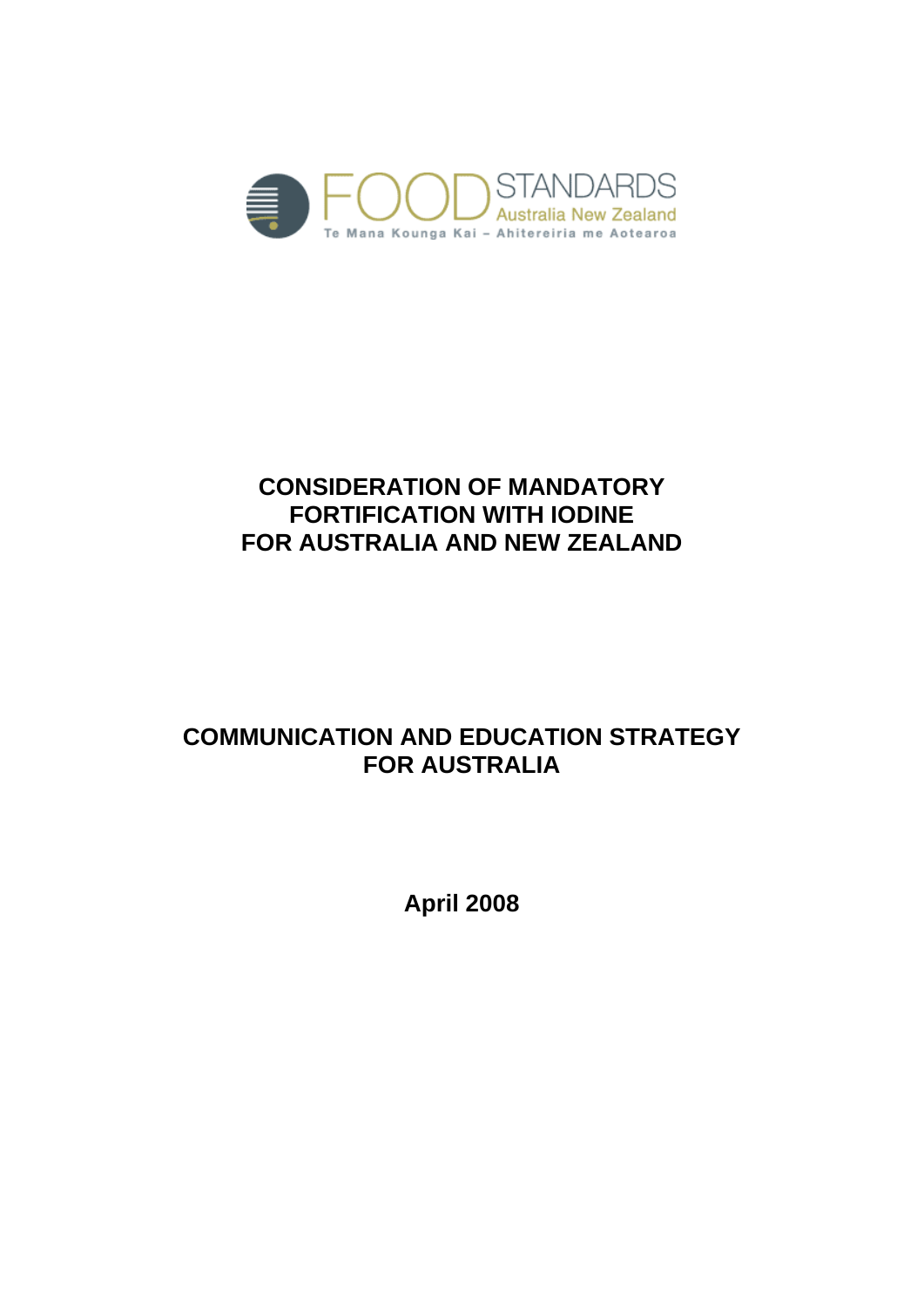#### **Introduction**

Recent studies show a large proportion of Australians do not have enough iodine in their diets. Health professionals consider this is a problem because insufficient iodine can cause a wide range of adverse health effects. In a child, it can impair the development of the brain and nervous system, with the most crucial period being from when the child is developing in its mother's womb to its third year of life. As adults age, iodine deficiency increases the risk of thyroid dysfunction. Both adults and children are at risk of developing goitre, an enlargement of the thyroid gland that appears as a swelling in the neck.

The Australia and New Zealand Food Regulation Ministerial Council asked Food Standards Australia New Zealand (FSANZ) to consider mandatory fortification of the food supply to address this deficiency by requiring the salt in bread to be replaced with iodised salt. This standard has already been developed and gazetted into law in New Zealand. Following advice from the Australian Health Ministers' Advisory Council, FSANZ has begun work on an Australian standard. Subject to the necessary approvals, the *Australia New Zealand Food Standards Code* draft Standard will become law 12 months after gazettal of the Standard so it will generally align with the mandatory fortification of bread with folic acid. This allows time for the salt industry to increase its iodised salt production and for bread manufacturers to make the required changes to their manufacturing and labelling processes. It will also allow time for consumers to be informed about the changes.

Australia and New Zealand have worked closely together to develop key communication and education messages to raise awareness and understanding of the iodine fortification Standard. New Zealand has tailored these messages to produce a Strategy to suit its own population. This Strategy is relevant to Australia.

FSANZ will collaborate with other organisations that play an important role in informing and educating consumers, industry and other key stakeholders to implement this Strategy.

#### **Aim**

Our aim for this Strategy is to increase awareness of the iodine fortification standard and how it will be introduced.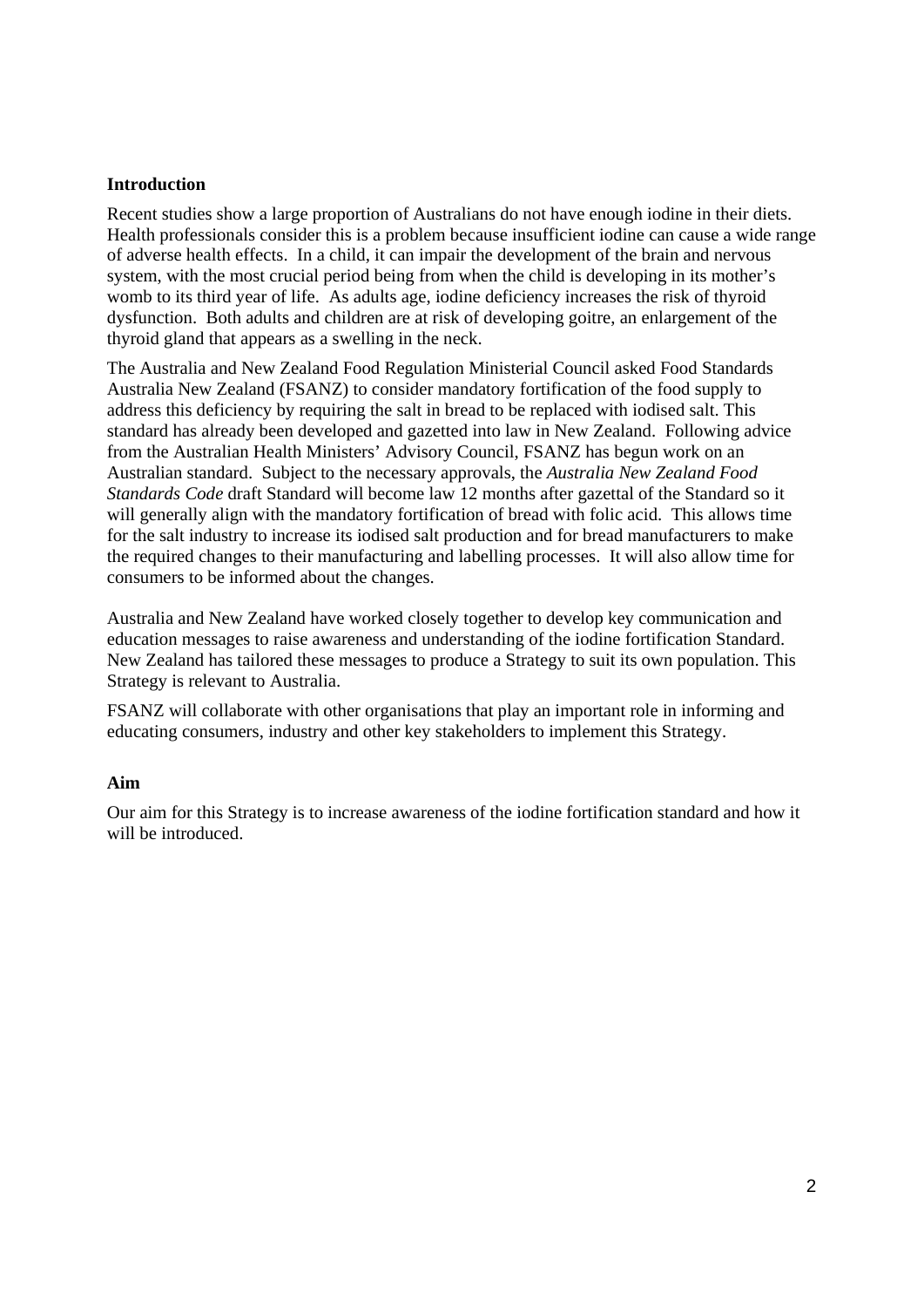## **Target audiences**

The following matrix identifies target audiences for the Strategy.

| Target audience*                                                                                                                    | <b>Tier one</b><br>People who<br>need advice<br>and<br>information<br>about the issue<br>and the iodine<br>fortification<br>standard | <b>Tier two</b><br>People who need<br>to understand<br>and support the<br>iodine<br>fortification<br>standard | <b>Tier three</b><br>People<br>responsible for<br>implementing<br>the iodine<br>fortification<br>standard | <b>Tier four</b><br><b>People</b><br>responsible for<br>monitoring<br>implementation<br>of the iodine<br>fortification<br>standard |
|-------------------------------------------------------------------------------------------------------------------------------------|--------------------------------------------------------------------------------------------------------------------------------------|---------------------------------------------------------------------------------------------------------------|-----------------------------------------------------------------------------------------------------------|------------------------------------------------------------------------------------------------------------------------------------|
| Consumers, particularly<br>women of child-bearing<br>age, parents and carers<br>of young children up to<br>three years old          |                                                                                                                                      |                                                                                                               |                                                                                                           |                                                                                                                                    |
| <i>Industry</i> , including salt<br>& bread manufacturers                                                                           | √                                                                                                                                    | √                                                                                                             | √                                                                                                         |                                                                                                                                    |
| Health professionals,<br>including those who<br>consumers seek advice<br>from on dietary and<br>nutrition issues                    |                                                                                                                                      |                                                                                                               |                                                                                                           |                                                                                                                                    |
| Governments of<br>Australia responsible for<br>monitoring, enforcing<br>and educating people<br>about the food<br>regulatory system |                                                                                                                                      |                                                                                                               |                                                                                                           |                                                                                                                                    |
| Media                                                                                                                               |                                                                                                                                      | ิง                                                                                                            |                                                                                                           |                                                                                                                                    |

**\***Each of these target audiences can be segmented into subgroups. For example, among women of child-bearing age, there are those who come from culturally and linguistically diverse backgrounds. For industry the main subgroups are the salt industry and bread manufacturers. Among health professionals are general practitioners, nurses, endocrinologists, obstetricians, dietitians, nutritionists, complementary healthcare practitioners, pharmacists, childbirth educators, health educators and facilitators working with Maori, Pacific Peoples, Australian Aboriginal and Torres Strait Islander Peoples.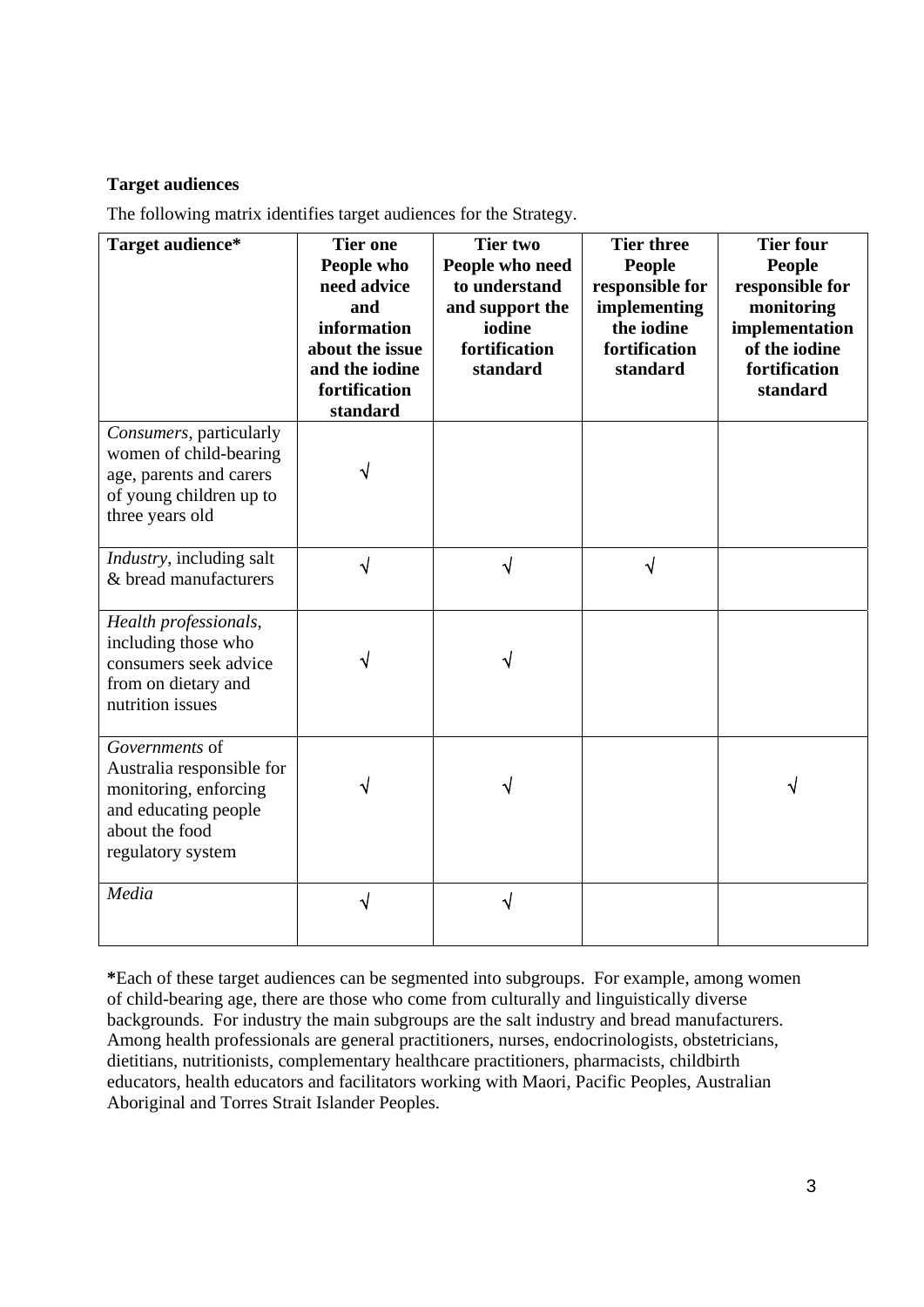## **Key messages**

All target audiences must be able to recognise the key messages as coming from a knowledgeable, authoritative source. The key messages must also:

- reflect the needs and expectations of the different target audiences
- present an accurate, balanced perspective on the issues
- avoid creating undue alarm.

In developing the iodine fortification standard, FSANZ sought and received advice on key messages and their relevance for the different target audiences. FSANZ will continue to collaborate with other organisations and the Australian Government and state and territory governments, to ensure the messages are tailored to reach each target audience.

## *Key messages for all target audiences*

## *About iodine*

- Iodine is an essential nutrient.
- Iodine is very important for regulating metabolism, including body heat.
- Iodine is essential for the normal development of the brain and nervous system of children, especially during pregnancy, and in the first 2-3 years of life.
- Soils in Australia tend to be low in iodine, as a result foods grown in these soils are also low in iodine.
- There are only a few food dietary sources of iodine rich food, including dairy products, seafood, kelp, eggs.
- Additional dietary iodine can come from supplements and medicines containing iodine.
- A lack of iodine in the diet can affect people of all ages, but babies and young children are most at risk.
- Low iodine levels in pregnant women increases the risk of their babies' brains not developing properly.
- In studies conducted overseas, a low iodine level has been shown to affect a child's growth. hearing, coordination and alertness. This effect is irreversible if it occurs before the child is three years old.
- Low iodine levels may also cause enlargement of the thyroid gland in the neck, a condition known as goitre.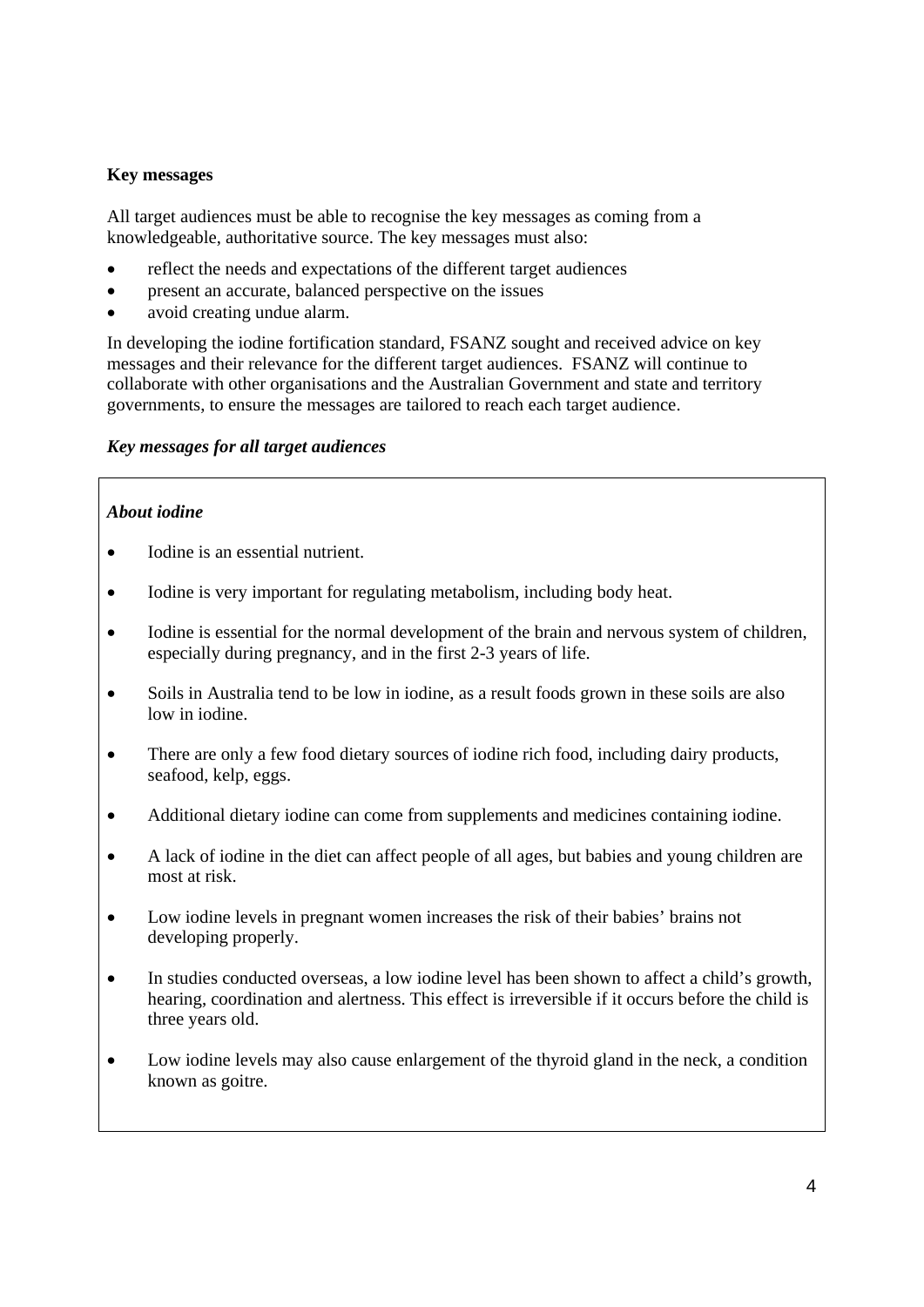## *About mandatory iodine fortification*

- Evidence shows a re-emergence of iodine deficiency in the Australian population.
- Mandatory fortification of bread using iodised salt will increase the amount of iodine in the food supply.
- Fortifying the food supply will help prevent harm caused by low iodine levels.
- Iodised salt will replace non-iodised salt currently added when making bread.
- The iodine fortification standard is based on the best available scientific evidence and is consistent with international guidance and experience.
- The risk of adverse health consequences from this additional iodine is small across all groups.
- The cost to consumers is likely to be very small.

### *Further messages*

#### *For women who are pregnant, breastfeeding or considering becoming pregnant*

- Iodine is as important to the development of an unborn baby as folic acid.
- Even with mandatory fortification, pregnant and breastfeeding women may still require iodine supplements.
- All women who are pregnant, breastfeeding or considering becoming pregnant should ask their health professional for advice about their individual dietary needs.

## *For parents of young children*

- Bread fortified with iodised salt is a good source of iodine.
- Young children should avoid eating salt added at the table or in cooking.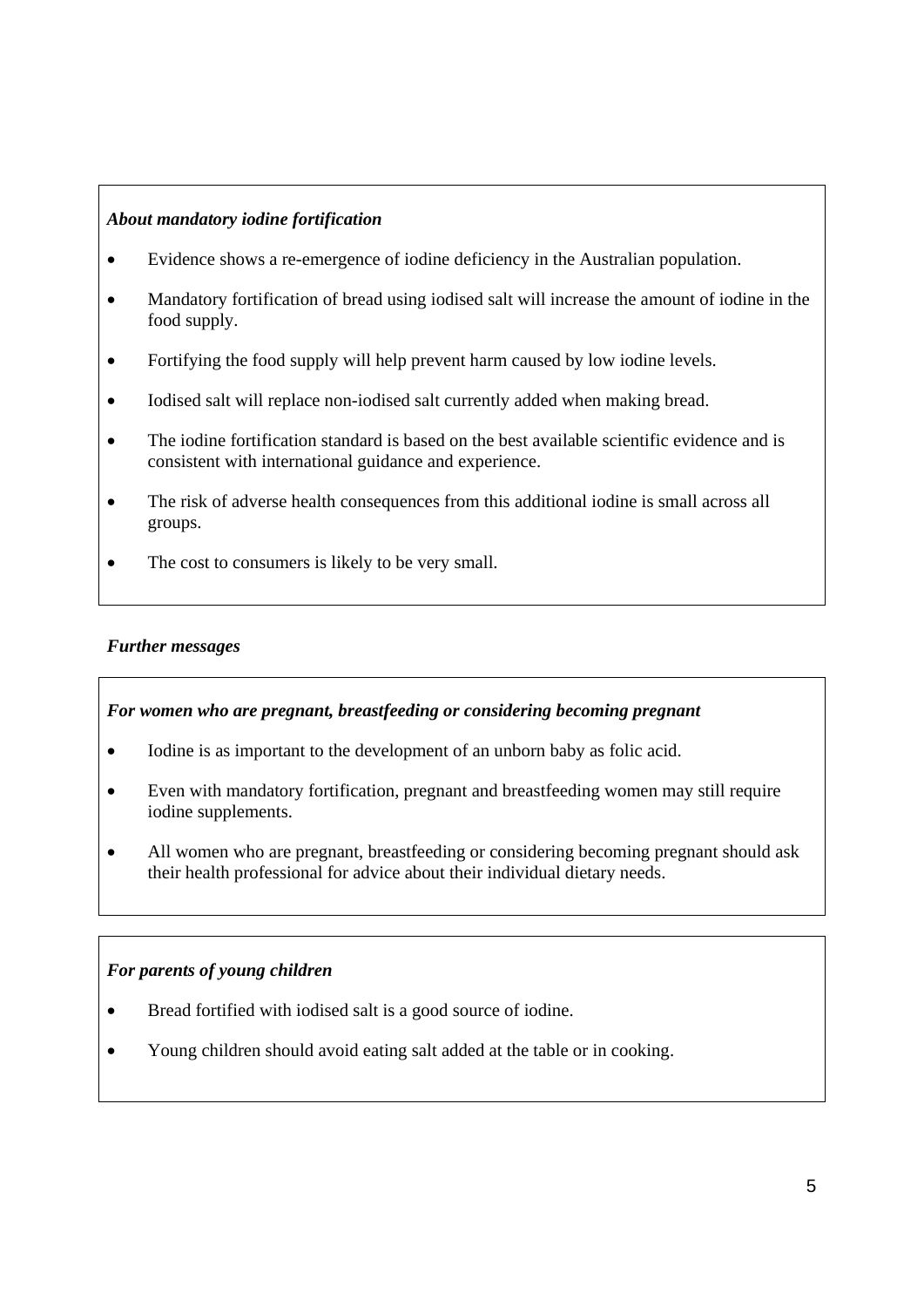## *For individuals with thyroid disorders and/or possible iodine sensitivities*

- The level of iodine fortification is set to minimise any potential health risks.
- Manufacturers must identify iodised salt on ingredient labels on all packaged food.
- Organic bread will not be required to contain iodised salt.
- Seek advice from a health professional about your individual iodine requirements.

## *For people who do not eat bread*

- While it will be mandatory for bread to be fortified with iodised salt, manufacturers may use iodised salt in foods other than bread. This provides manufacturers with the opportunity to make products as alternative iodine sources for people who do not eat bread.
- Manufacturers must identify iodised salt on ingredient lists for packaged foods as a guide for consumers.
- Seek advice from a health professional about your individual dietary iodine requirements.
- Good dietary sources of iodine include dairy products, seafood, kelp, eggs.

## *For people who eat organic bread*

- Organic bread will not be required to contain iodised salt.
- People who do not eat bread fortified with iodine will need to obtain their iodine from other sources.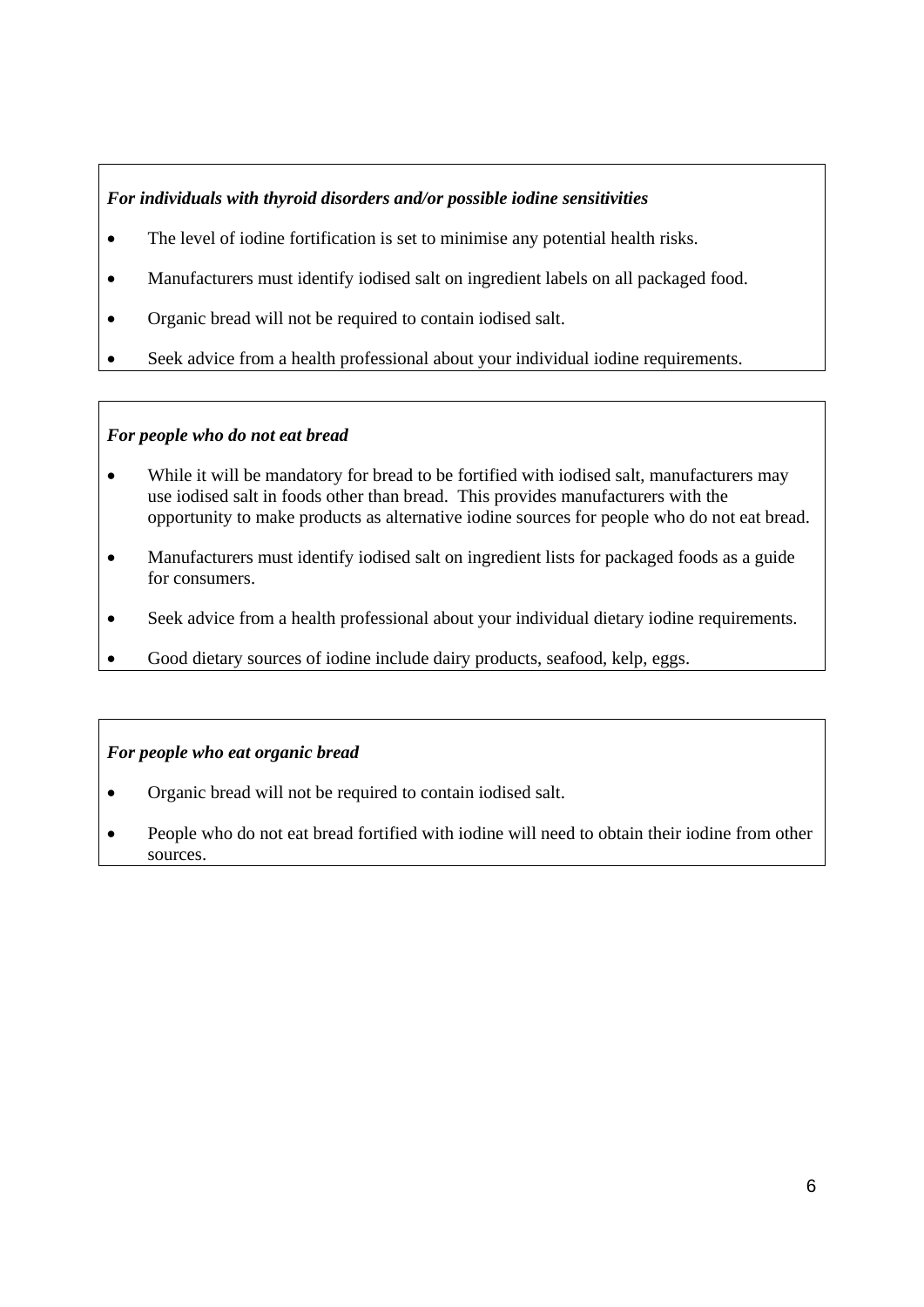## *For industry*

- The replacement of salt with iodised salt in bread is the preferred approach to address the re-emergence of iodine deficiency in Australia. The iodisation level must be in the range of 25-65 mg iodine per kg of salt.
- The iodine fortification standard allows the current voluntary permissions for the use of iodised salt to continue while also requiring the mandatory fortification of salt used in bread with iodine.
- Ingredient lists on packaged bread must identify the presence of iodised salt.
- FSANZ will prepare an Industry Implementation Guide to clarify details of the mandatory iodine fortification standard, its implementation, monitoring and evaluation.
- To give industry time to make the required changes to manufacturing and labelling and to alert consumers to the changes, FSANZ is recommending a one year transition period for implementation after the standard becomes law.
- Monitoring of the new iodine fortification standard will be essential, and will provide a basis to gauge both the ongoing effectiveness and safety of mandatory iodine fortification in reducing iodine deficiency in Australia.

## *For health professionals*

- Individuals with pre-existing thyroid disease are more sensitive to increases in iodine intake.
- The level set by the iodine fortification standard should not aggravate existing thyroid disease in most cases.
- Individuals with pre-existing thyroid disease, and women who are pregnant, breastfeeding or considering becoming pregnant, may seek your advice about the need for additional iodine.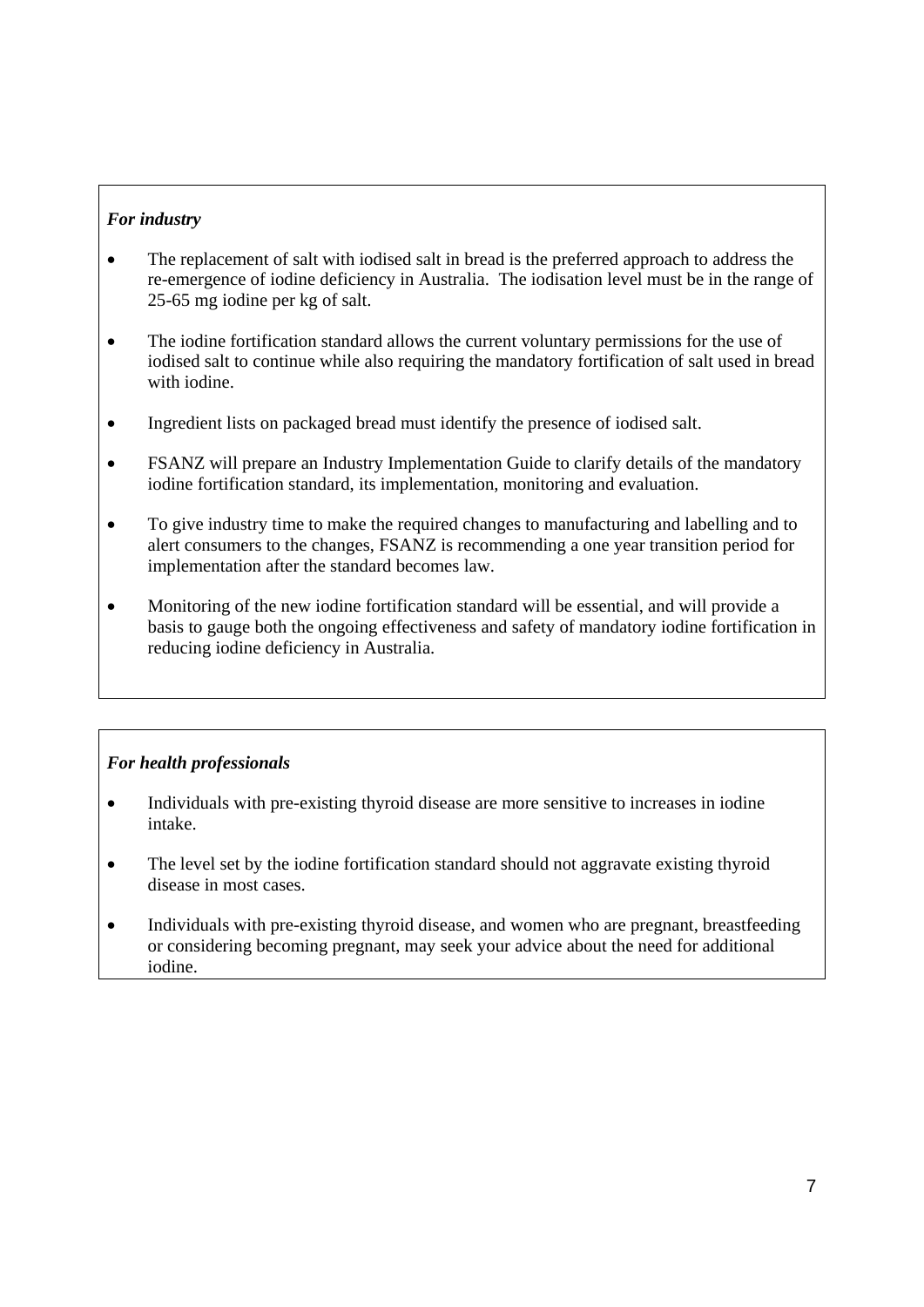## *For the governments of Australia and internal stakeholders*

- Governments play a pivotal role in monitoring and enforcing the food regulatory system and in educating people.
- Consumers and industry need accurate and timely information about the iodine fortification standard and its implementation.
- Monitoring of the new iodine fortification standard will be essential, and will provide a basis to gauge both the ongoing effectiveness and safety of mandatory iodine fortification in reducing iodine deficiency in Australia.

## *For the media*

- Information and resources about mandatory fortification with iodine are available from the FSANZ website.
- FSANZ can provide spokespeople to give interviews and briefings about mandatory fortification with iodine.
- Industry is a key player in facilitating this public health initiative.

#### **Communication Approach**

The approach underpinning this communications strategy is based on FSANZ's core business as the regulator of food standards for Australia and New Zealand.

As the food standards regulator, FSANZ's prime role in the iodine fortification of bread is, following the development of the standard, to ensure industry understands the standard, and how and when it is to be implemented and monitored. FSANZ will therefore take the lead in communicating with and educating industry during and following the implementation phase.

FSANZ's secondary role is to educate consumers and health professionals on the benefits of iodine fortification. For this FSANZ will provide technical, scientific and implementation information and advice to stakeholders, jurisdictions and partners. If required, it will act as a catalyst to coordinate the various players with the main objectives being consistent messages and inclusion of these messages in all appropriate activities using all appropriate channels to reach the above audiences.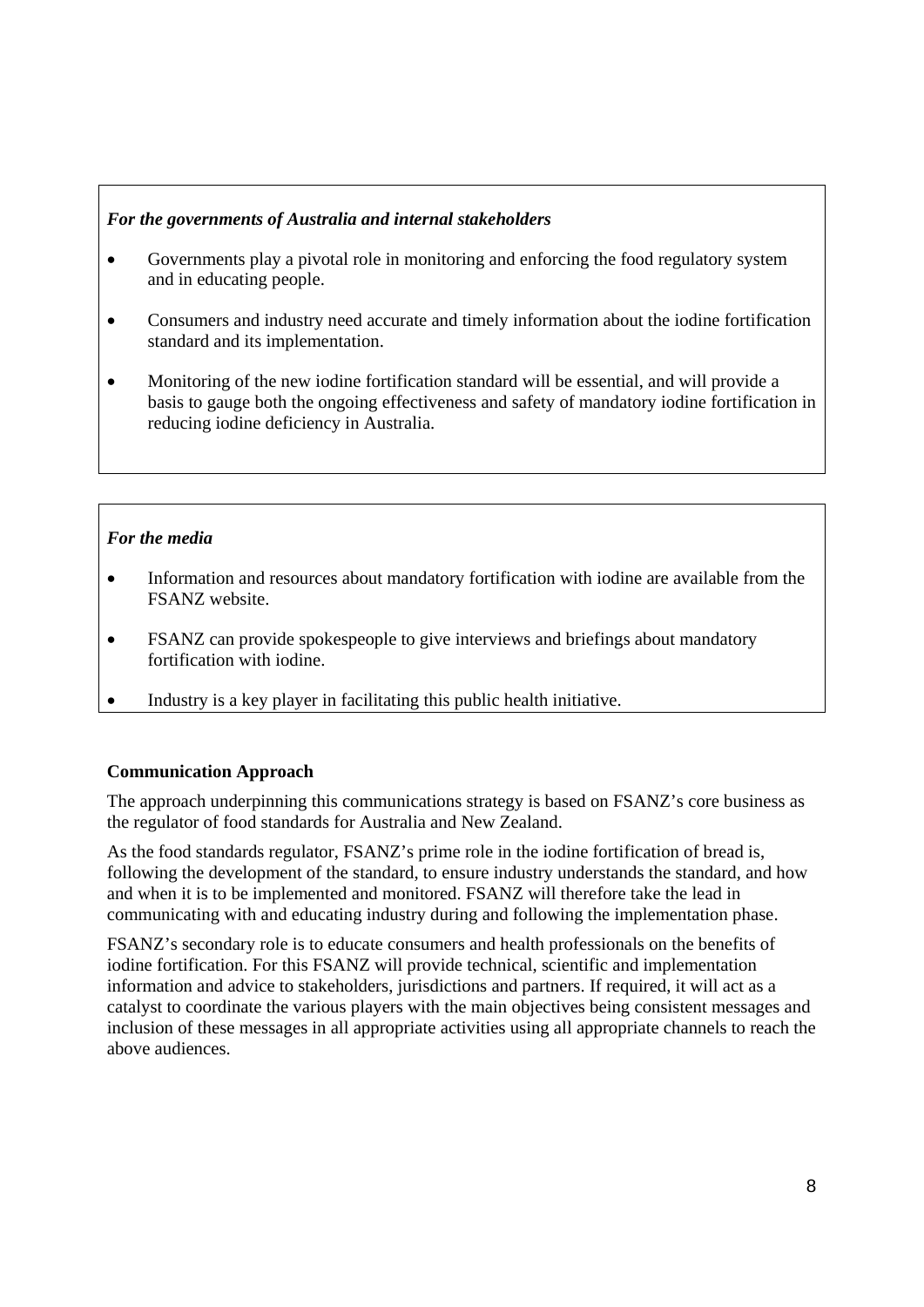The communication approach recognises:

- The Department of Health and Aging, State and Territory Health Departments, and related agencies have prime responsibility for communicating health messages.
- Jurisdictions, peak bodies, agencies and other partner organisations have high levels of understanding of the most effective and efficient communication channels and activities for their target audiences.
- Jurisdictions, peak bodies, agencies and other partner organisations have invaluable networks for the effective and efficient dissemination of key messages.
- Messages may need to be tailored for different jurisdictions based on known iodine status and cultural and linguistic diversity.

## **Communication Channels and Activities**

FSANZ will use a range of communication channels and activities to reach the target audiences. Timing for particular activities will depend on the resources available within FSANZ.

Specifically, FSANZ will:

- Issue media releases:
	- after gazettal and when a user guide is available
	- when implementation phase is nearing completion
	- other times, as appropriate.
- Develop and implement a coordinated program of briefings with the media, including interviews with mainstream and specialist media, print and electronic.
- Prepare an Industry Implementation Guide to clarify details of the mandatory iodine fortification standard, its implementation, monitoring and evaluation for the food industry, jurisdictions and the FSANZ Advice Line.
- Produce fact sheets and associated information materials on the FSANZ website.
- Collaborate with other agencies on educational and health promotional initiatives relating to mandatory iodine fortification. For example, work with the Department of Health and Ageing to include iodine messages into the pregnancy lifestyle script.
- Liaise with the Consumer Liaison Committee and in consultation with partners:
	- review its existing consumer education materials, and develop new ones as appropriate, and
	- promote key messages through a website linkage strategy.
- Provide media releases and background material highlighting key points to health professional, consumer and industry newsletters, journals and other print and electronic bulletins.
- Participate in workshops, briefings, and other consultative fora as appropriate.
- Report activities to the FSANZ Board.